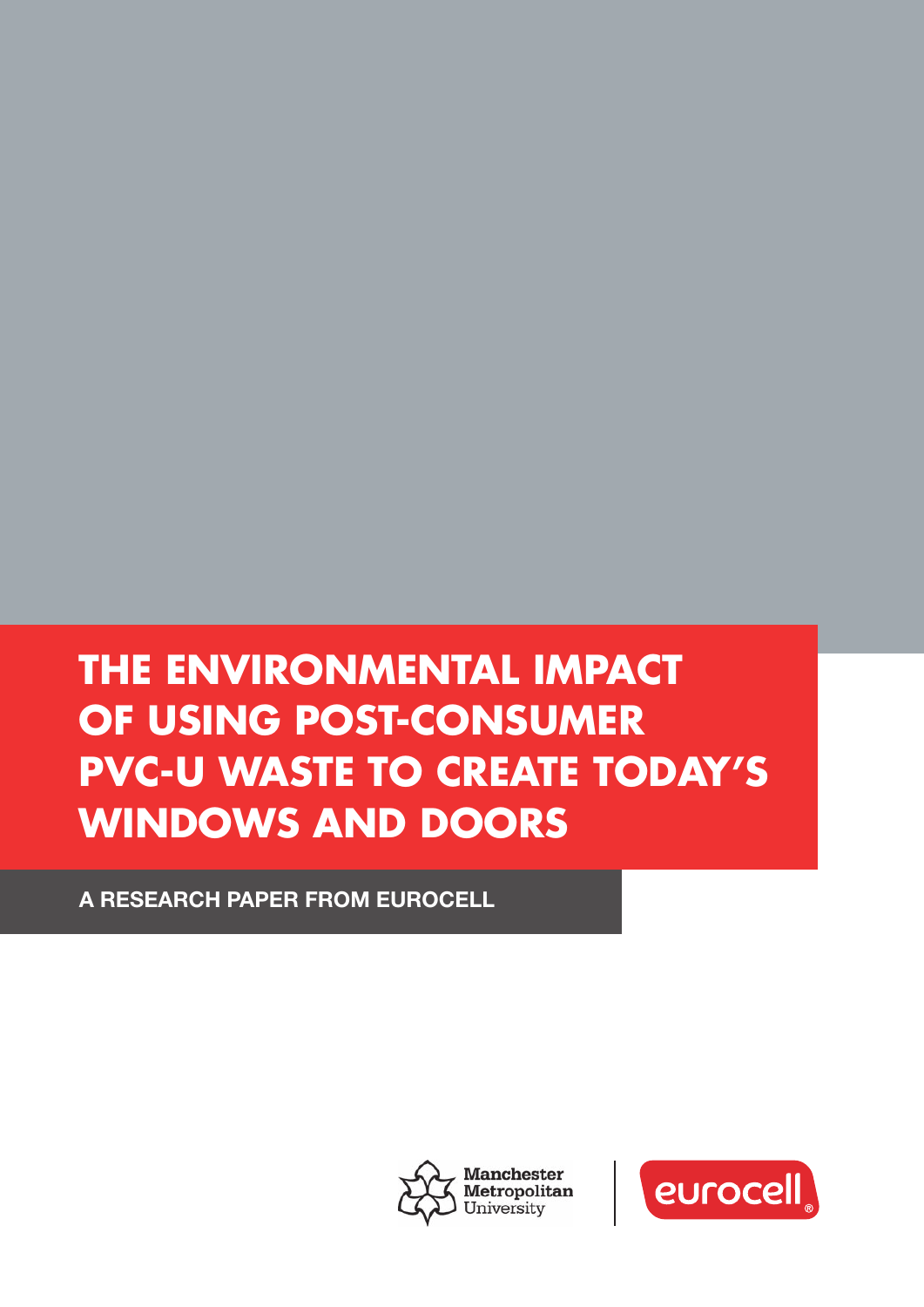#### **INTRODUCTION AND CONTEXT**

As the world comes together to meet the challenges of the climate emergency, responsible companies are setting out plans and taking decisive steps to mitigate and reduce their environmental impact locally, nationally and internationally.

Eurocell is the UK's leading manufacturer, distributor and recycler of PVC-U profiles and is aware of the need to ensure our daily operations are sustainably responsible and transparent, so we can make a positive contribution to reverse the harm caused by carbon emissions.

Eurocell is keen to further optimise all our operations to deliver even more CO<sub>2</sub> savings and cement our position as a front runner within the industry when it comes to everyday greener manufacturing and driving a sustainable future. We have made significant investment to establish and operate the Eurocell Recycle service. It is designed to both prevent discarded plastic window frame waste ending up in landfill, as well as be a source of new PVC-U extruded materials to support our manufacturing operations. We are proud to say that Eurocell Recycle is the largest UK recycler of PVC-U window and door profiles by tonnes processed.

As a company that produces enough window and door extruded profiles to fabricate around 1.25 million windows and doors annually, it is vital that the environmental effect of such volume manufacturing is visible and clearly understood.

We have therefore commissioned academics who have used a lifecycle assessment model to accurately validate the impact of the recycling methods we employ to produce PVC-U extruded products.

Eurocell is already highly committed to a recycling ethos and is a primary consumer of post-industrial and post-consumer window frames which are recycled as a significant part of our manufacturing operations. But it is important to determine the actual environmental success of this commitment and to independently ascertain the levels of carbon savings delivered by using waste materials in our processes and preventing them ending up in landfill.

This, in turn, allows us to reliably provide our customers, housebuilders and homeowners, with an accurate and verified carbon saving statistic associated with the use of waste window frames as the central element of Eurocell's recycling operation.

We asked experts within the Faculty of Science and Engineering at Manchester Metropolitan University to review and verify an array of data sets and modelling emanating from peer-reviewed publications. This helped to establish a lifecycle assessment of the use of recycled PVC-U window frames in our manufacturing operations.

Eurocell commissioned the interrogation of the set estimates for overall CO<sub>2</sub> savings that can be achieved from the use of postconsumer and post-industrial waste PVC-U, and for an accurate statistic to prove the environmental benefit of using waste PVC-C within the company's recycling operations to be determined.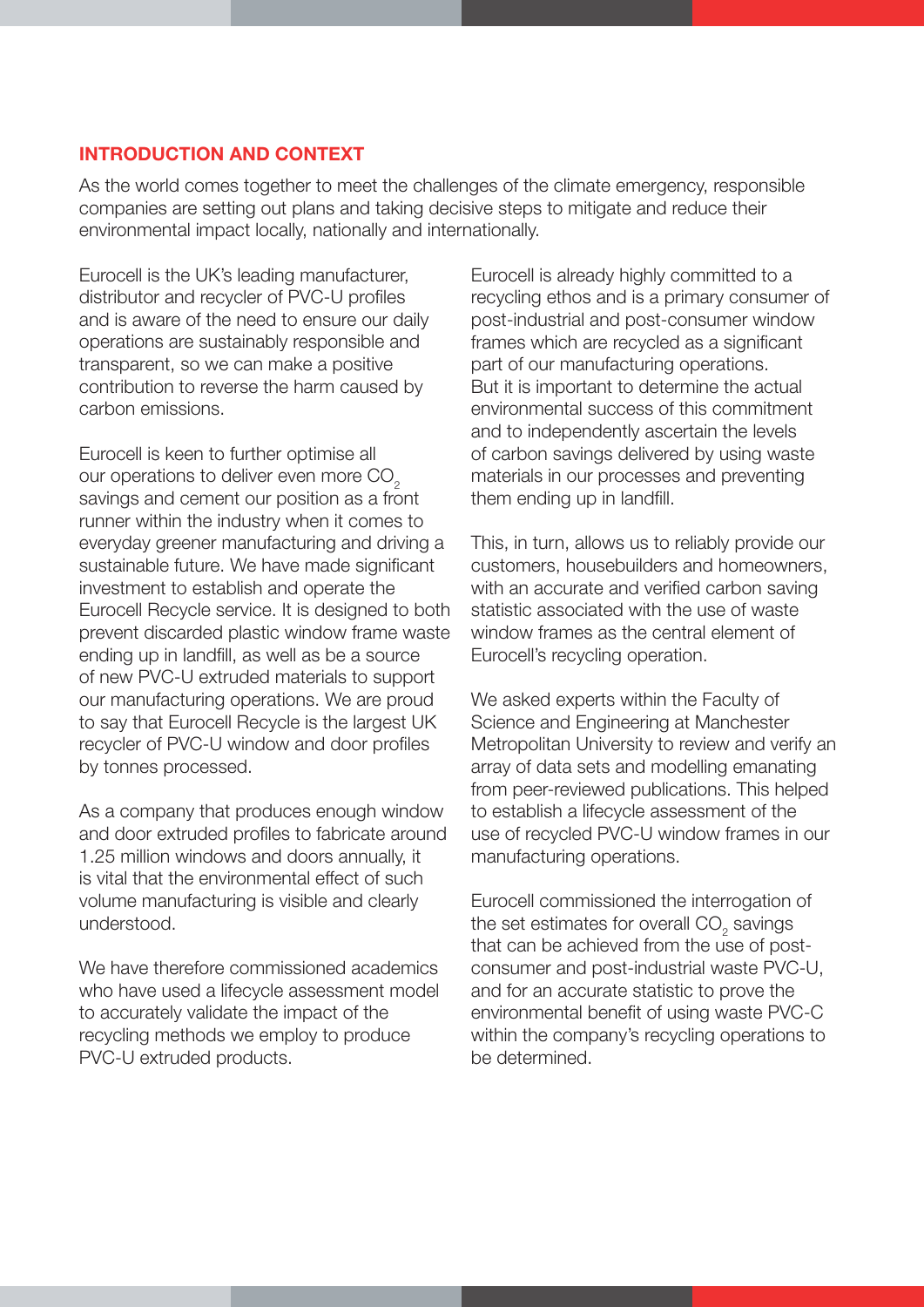#### **METHODOLOGY**

All the data, calculations and formulas verified by Manchester Metropolitan University were taken directly from a primary source and peer-reviewed document "Life Cycle Assessment of Recycling PVC Window Frames" by Heinz Sticchnothe, lead at the School of Chemical Engineering and Analytical Science at The University of Manchester.

The goal of the study was to estimate the environmental impacts of recycled PVC from post-industrial and post-consumer window frames with the functional unit defined as 'production of 1 tonne of recycled PVC from waste window frames'.

Post-industrial waste comprises off-cuts and rejects from the manufacturing process, whilst post-consumer waste represents used frames recovered at the end of their useful lifetime and destined for landfill.

Lifecycle assessment has been used as a tool to estimate the environmental impacts of window frame recycling following the ISO 14040/44 methodology and the system boundary is from 'cradle to gate'. This comprises elements such as the collection and transport of waste to the recycling facility and processing of waste frames to produce PVC chips.

The results include assessment of transport distances and truck payload factors. For the transport of waste PVC-U to the recycling facility, an average distance of 100 miles by a 22t truck with a payload factor of 0.33 was assumed.

All waste from the recycling process is assumed to be landfilled except for the metals recovered from the post-consumer waste which are recycled. A distance of 12 miles is assumed for the transport of process waste to a landfill.

The study is based on a recycling facility situated in the UK, with a capacity to process 50,000 tonnes of waste PVC-U frames per year.

#### **KEY FINDINGS**

- $\blacktriangleright$  The results suggest that significant savings on environmental impacts can be achieved by using recycled waste materials instead of virgin PVC-U for window frames.
- Recycling post-consumer waste leads to higher carbon savings than post-industrial waste due to credits for metals recycling, with calculations using the average aluminium mix of 75% secondary and 25% primary (virgin) aluminium.
- Because of the metal credits, the savings are much greater for post-consumer waste when compared with the post-industrial waste as all the impacts become negative. For example, the GWP (Global Warming Potential) is reduced from 1910kg to -146kg  $\mathrm{CO}_2^{\phantom{\dag}}$ eq./t PVC, thus saving in total 2056kg of CO $_2$  eq. per tonne of PVC-U.
- The study concluded that by using one tonne of post-consumer PVC-U as part of recycling efforts, it will save  $2.056$  tonne  $CO<sub>2</sub>$ equivalent against the use of virgin PVC-U.